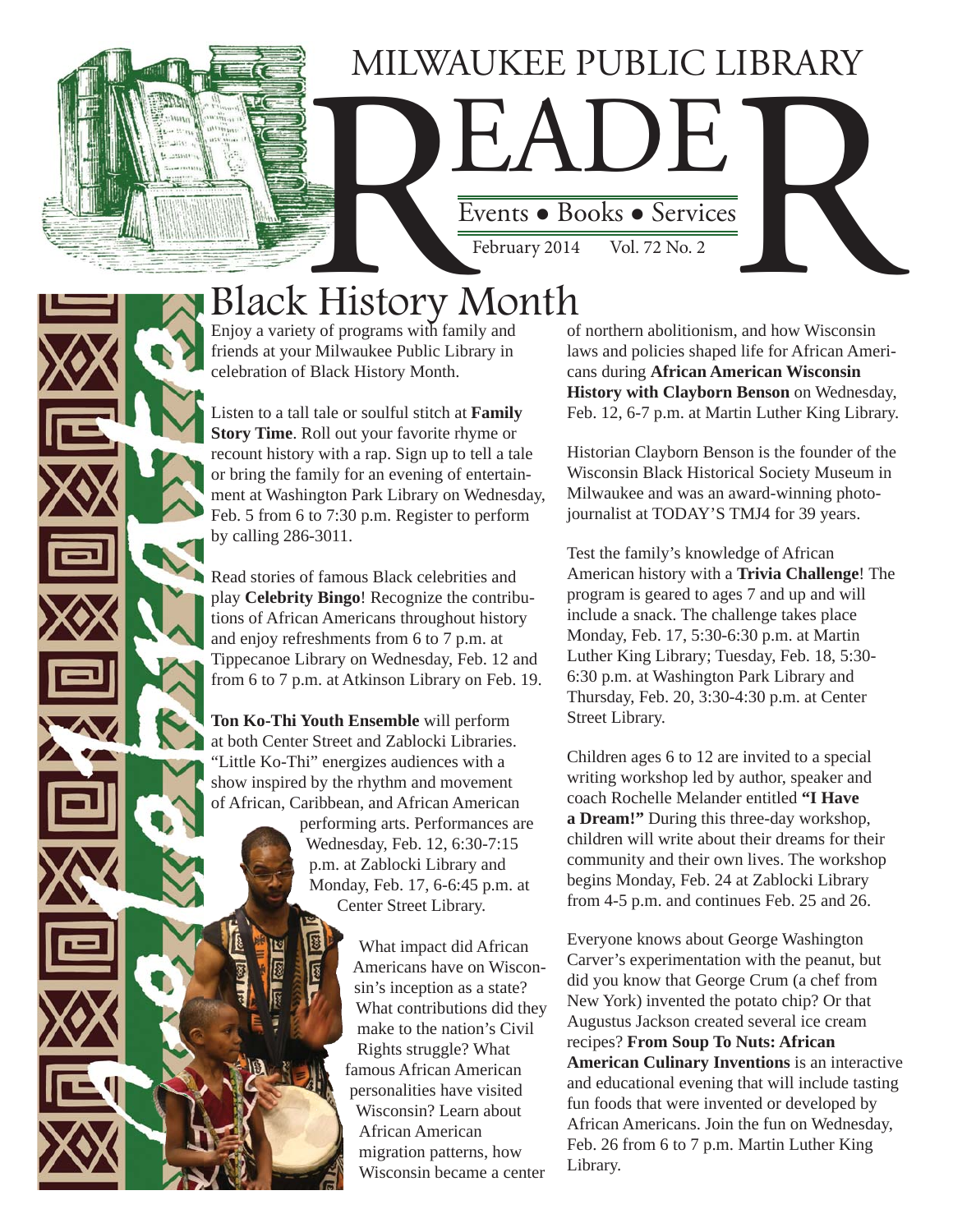FROM THE



In the continuing conversation about print vs. e-reading, the assumption is typically that one is better than the other. Pick a side, take a stand, announce your preference. That was the dialog when e-readers finally hit the mainstream little more than two years ago. Having had some experience with early e-readers, I understood how

people became evangelists given the many attributes of these new "books."

Today, opinions are more nuanced, selecting the "right tool for the job," as we say in my house. Immediate need for information and travel seem to be reasons most people agree that electronic books win out. Reading for pleasure, for the experience? The scales tip toward print.

A recent experience has me thinking that rather than choosing between these and other formats, they actually support and enhance each other.

It was the second time I was watching *Paris: The Luminous Years - Toward the Making of the Modern* in the previous month. (Like many films I enjoy, once is never enough.) This PBS special covered a period of time with which I've long been fascinated, Paris of the post-impressionist era and the post-World War I expatriates. Picasso, Matisse, Hemingway, Fitzgerald were all artists I'd studied, read and admired. Like Woody Allen's Gil Bender in *Midnight in Paris*, I'd love to join them at one of Gertrude Stein's salons! It was all here ...well, almost.

Hungry for more information, out came my smart phone. After several Google searches to learn more about who I was seeing on the screen, I logged onto the library app. Within minutes I found works by and about the individuals I was seeing. Sylvia Beach (I hadn't realized SHE published Joyce's *Ulysses*!), John Dos Passos, Janet Flanner. The Central Library's collection had all but one of the books I wanted.

The following day, the notifications arrived. My books were waiting for me. All from the historical collections of the library, all brought to mind by a film, all ordered electronically, with introductory material read online.

The lines drawn between print and electronic are being blurred, as they should be. The important thing is that readers have access to information they need and want in whatever format they prefer.

Let's not diminish the humble book. Let's celebrate it and find ways to rediscover the world through writers' eyes. E. L. Doctorow once said "Good writing is supposed to evoke sensation in the reader – not the fact that it is raining, but the feeling of being rained upon." It's true about the books I found. I hope it is for you, too.

Faula

## **Milwaukee's**  Town of Lake

The Town of Lake was created in 1838 as one of Milwaukee County's seven townships. Its borders were Greenfield Avenue, College Avenue, Twenty-seventh Street, and Lake Michigan. Beginning in 1850 and ending in 1954, Lake passed out of existence piecemeal as



its farmland was developed. Portions were claimed by the City of Milwaukee or incorporated to become Bay View, Cudahy, and St. Francis.

Learn all about the Town of Lake during a slide program developed by author and historian Ron Winkler as he presents his newest book *Milwaukee's Town of Lake*. A book signing will follow the free event.

**Monday, Feb. 24 6-6:45 p.m.** Bay View Library, 2566 S. Kinnickinnic Ave.

**Monday, Mar. 17, 5-5:45 p.m.** *repeated 6:30-7:15 p.m.* Tippecanoe Library, 3912 S. Howell Ave.



The Milwaukee Public Library is every person's gateway to an expanding world of information. Library staff is dedicated to providing the best in library service, guiding Milwaukeeans in their pursuit of knowledge, enjoyment and lifelong learning, and ultimately enriching individual lives and the community as a whole.

Library Director ............................................................ Paula A. Kiely

Board of Trustees .......................................................... Ald. Ashanti Hamilton, president John Gurda, vice president; Supv. Theodore Lipscomb, financial secretary;

 Michele Bria; Denise Callaway; Ald. Milele Coggs; Sharon Cook; Ald. Nik Kovac; Chris Layden; Sam McGovern-Rowen; Joan Prince; Dir. Mark Sain MPL Foundation Board of Directors President ............ Arthur Harrington

Friends of the Milwaukee Public Library President .... Marsha Huff

The Reader is published ten times per year by the Milwaukee Public Library to celebrate reading and share news about books, library services and events. The Reader is mailed to members of the Friends of the Milwaukee Public Library, distributed free at library locations and available at www.mpl.org. Call (414) 286-3572 or send

an e-mail with questions or comments to mailbox@mpl.org



*Continued at top of next column.*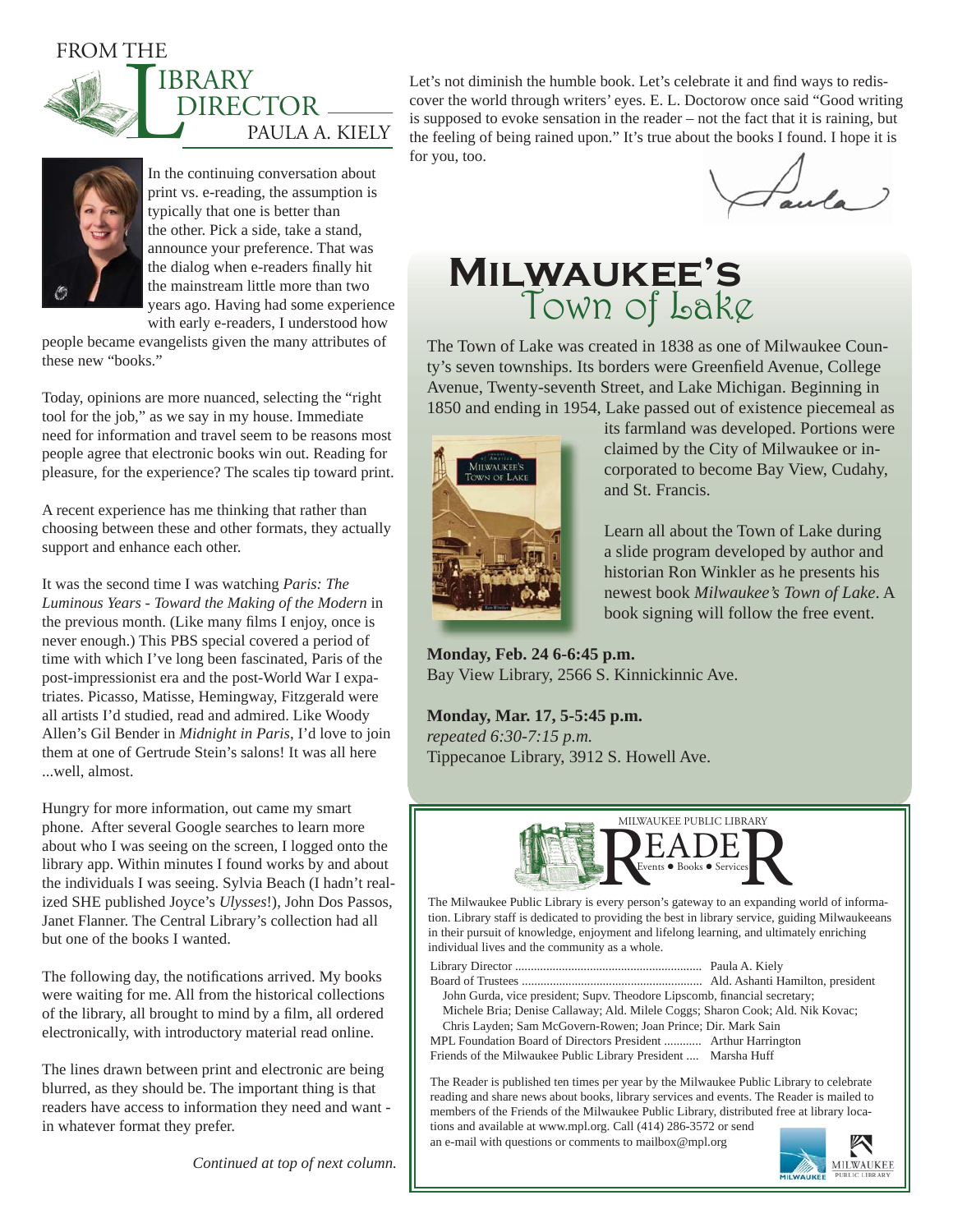



## Visit the Friends New Blog WHARTON: TOWN AND



Friends of the Milwaukee Public Library continues its celebration of Edith Wharton with a blog on the MPL website, "Edith Wharton: Town and Country." Entries will explore the city and country life of Wharton and her fictional characters, highlighting the places we will visit on our tour to "Edith Wharton's New York City," May 15-18, 2014,

and to the author's beautiful country estate in western Massachusetts, The Mount, May 18-19.

The blog is posted on the Library's website, along with the itinerary for the tour, a reservation form and price information. Visit mpl.org. **Reservations and a deposit of \$500 are due by March 1.** The tour is limited to 20 participants, who must be members of Friends of the Milwaukee Public Library. To join the Friends, call (414) 286-8720 or visit mpl.org and click on "Support the Library."

The initial entry on the Friends blog discusses Wharton's travels in France and Italy and the unique New York institution that provides a window into the culture she knew so well: the Cloisters museum and gardens. The Cloisters is a branch of the Metropolitan Museum of Art devoted to the art of medieval Europe. The building is constructed of architectural elements from medieval French abbeys and houses a collection of paintings, sculpture, and tapestries from the Middle Ages. Members on the Wharton tour will visit this magnificent museum.

## Welcome Friends Board Members

The Friends of the Milwaukee Public Library Board of Directors would like to welcome new members Keith Barnes, Kevin Duffey, Karen Ehrle, Ellen Irion and Diana Pine.

Special thanks to our hard-working board of the Friends for their leadership, and to many other volunteers who work behind the scenes planning fascinating programs, leading library tours and organizing ongoing book sales. The library is grateful for your support!



**Spring Used Book Sale:** Saturday, March 15, 9 a.m.-4 p.m. Central Library, 814 W. Wisconsin Ave., Meeting Room 1

All proceeds from this sale benefit the Milwaukee Public Library. Friends members may enter sales 30 minutes before the public with current membership card. Please use the Eighth Street entrance and present your card.

**There will be a 1/2 price sale in the Bookseller Used Book Store during the Spring Sale.**

Next sale: September 20, 10-cent Sale ~ Central Library, 814 W. Wisconsin Ave.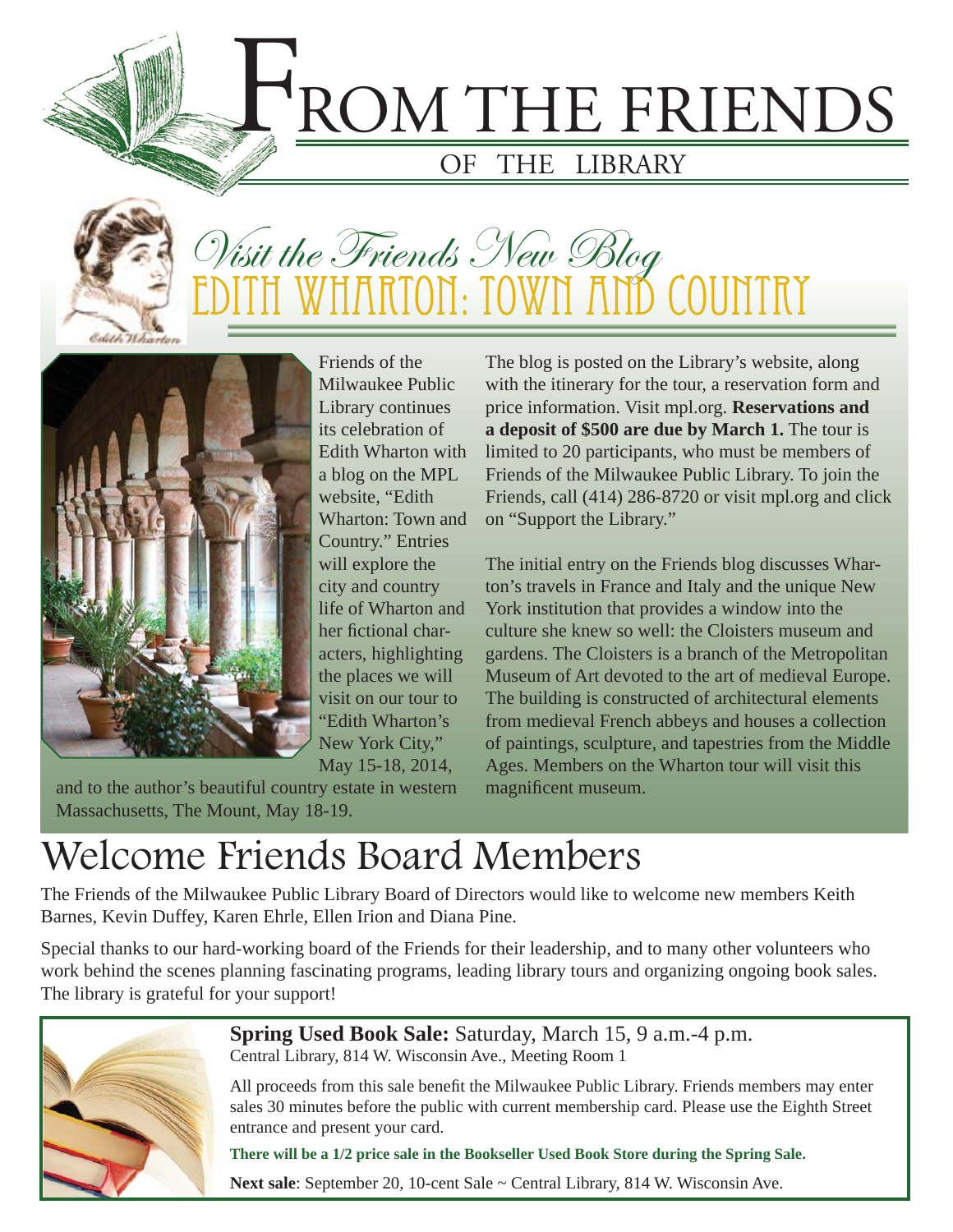

### **[Heretics and Heroes: How Renaissance Artists and Reformation](https://encore.mcfls.org/iii/encore/record/C__Rb3699782)**



**Priests Created Our World** by Thomas Cahill. 940 **Pr** C132. 2013. C The latest entry in Cahill's survey of pivotal times in history looks at the artistic, technological, and spiritual changes in Western Europe from the late

14th through the early 16th centuries. 14

**[Throw the Damn Ball: Classic Poetry by Dogs](https://encore.mcfls.org/iii/encore/record/C__Rb3700610)** by R. D. Rosen,



2013. 2

Harry Prichett, and Rob Battles. 817.6 R813. H

Let your poetry-loving pooch share the couch L for a read-aloud of this collection of poems f from the canine perspective accompanied by f photos of dogs being dogs. Especially fun are titles or lines that reference famous poems such t as *Whose Ball This is I Think I Know* and *Do*  a *Not Go Gentle Into That Dog Run*.

#### **The Rosie Project** by Graeme Simsion. Fiction. 2013.



A fast-paced and often hilarious comedy featur-A ing first-person narrator Don Tillman, a genetics researcher with Asperger's syndrome, who is reminiscent of Sheldon from television's "The Big Bang Theory." As his unexpected romance with B Rosie unfolds, it's fun to discover some unsuspect-R ed facets to Don's character.

#### **[Here is Where: Discovering America's Great Forgotten History](https://encore.mcfls.org/iii/encore/record/C__Rb3514417)**



by Andrew Carroll. 973 C3115. 2013. b Fascinating account of Carroll's visits to many F lesser-known historical sites around the United l States. Chapters include his visits to places con-S nected with Elisha Otis (founder of Otis elevators), n rocket pioneer Robert Goddard, and Dr. Loring Miner (the first physician to warn of the 1918) Spanish influenza epidemic). Carroll's research and his often self-deprecating sense of humor make h

him a great tour guide for the ultimate history geek road trip.

#### **The Shining Girls** by Robin Beukes. Fiction. 2013.



Beukes takes us into the mind of a time-travelling B serial killer in this richly textured blend of science fiction and noir mystery, brought to life by the author's pitch-perfect depictions of Chicago at several different key points in the 20th century. s

#### **Couture Prairie and Flea Market Treasures** by Rachel Ashwell;



photography by Amy Neunsinger. 747 A831C. p 2013. 2

[Ashwell, who popularized "shabby chic," delivers](https://encore.mcfls.org/iii/encore/record/C__Rb3696834)  A page after page of photos and narrative – delight-p ful pastels, provincial furniture, floral patterns, distressed finishes, whimsical objects, cowboy memorabilia, bucolic landscapes and rustic Texas m flea market charm.

#### The Gift of Adversity: The Unexpected Benefits of Life's Diffi-



**culties, Setbacks, and Imperfections** by Norman **c** E. Rosenthal, M.D. 155.24 R815. 2013. E [Compelling personal stories about adversity and its](https://encore.mcfls.org/iii/encore/record/C__Rb3699777)  C value from a psychiatrist whose expertise ranges from treating Seasonal Affective Disorder (SAD) f to Depression. Each story starts with a quote and ends with a summary of what the author learned.

#### **[Fate of the States: The New Geography of American Prosperity](https://encore.mcfls.org/iii/encore/record/C__Rb3676028)**



by Meredith Whitney. 330.973 W622. 2013. b Whitney explains how fiscal sins of the past transform the U.S. economy along regional lines, t and why the Midwest "flyover" states will recover while coastal states may continue to decline. The author offers sound advice to local and state gov-a ernments to get serious about digging themselves e out of debt.

**It Happens in the Dark** by Carol O'Connell. Mystery. 2013.



Before there was Lisbeth Salander, there was B Kathy Mallory, NYC's scariest detective. In this K 11th installment, Mallory, whose deductive and 1 [manipulative abilities more than make up for her](https://encore.mcfls.org/iii/encore/record/C__Rb3688826)  m lack of people skills, takes on the case of a play-l wright murdered during the opening of his new Broadway play. B

**The Coldest Girl in Coldtown** by Holly Black. YA Fiction. 2013.



Tana wakes in a bathtub after over imbibing the T night before and discovers everyone in the house n has been drained of blood, except for her ex-h boyfriend Aidan and Gavriel, a mysterious red-b eyed boy. In this dystopian world, the only hope e for the three of them is to make it to Coldtown, a f [quarantined city for vampires. This complex story](https://encore.mcfls.org/iii/encore/record/C__Rb3686742)  q has a fully realized world and a take-charge hero-h ine. Not just for vampire fans! i

*Contributed by Bay View Library Librarians Christopher Gawronski and Fran Gieldon, and Library Reference Assistant Deborah Heinzel.*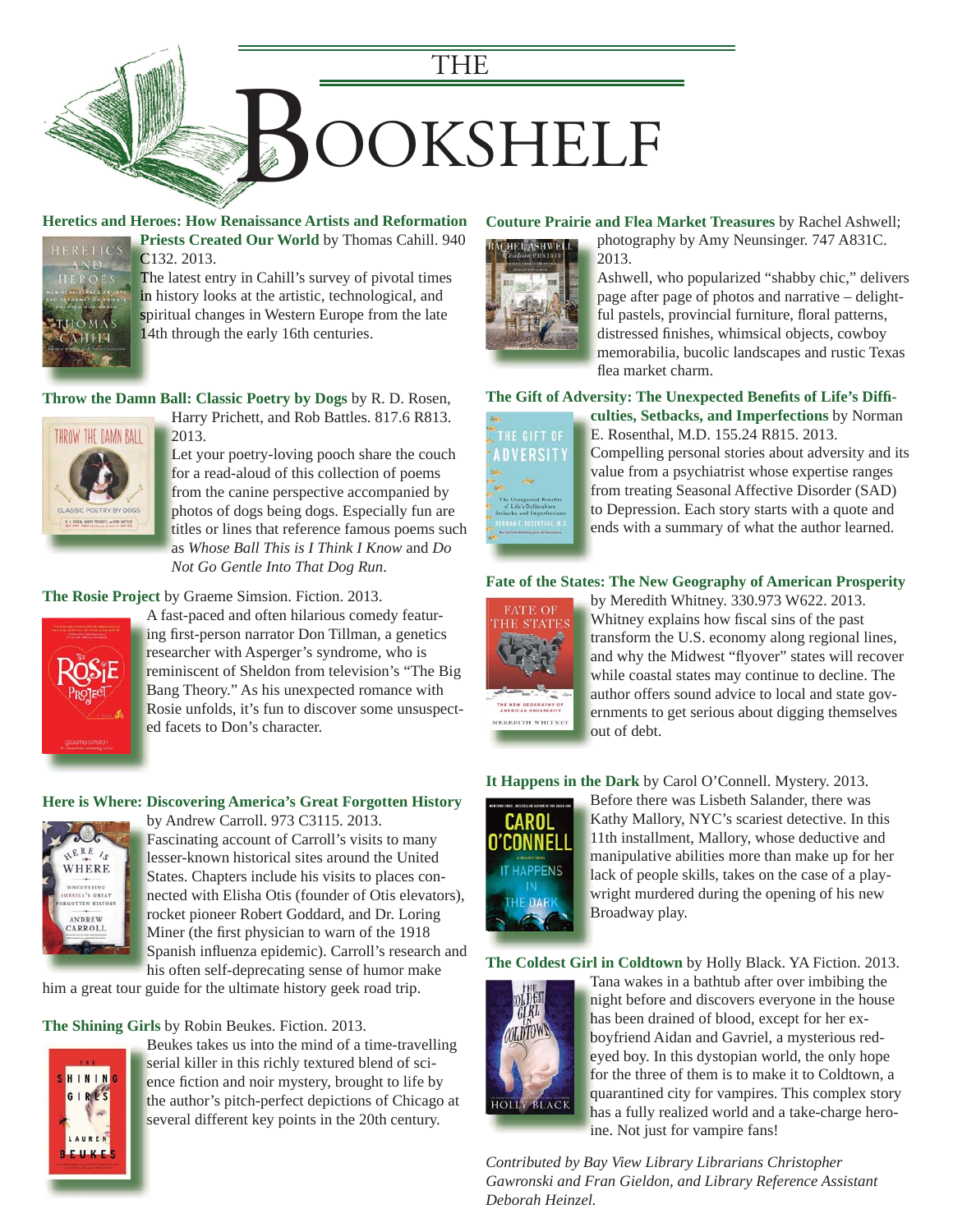# HILDREN'S ROOM

## If you like Dr. Seuss…celebrate his birthday with the Milwaukee Public Library!

Central Library will kick-off the celebrations on **Saturday, March 1st from 10 a.m. to 1 p.m.** Musicians The Figureheads will get the party started with their rhyming hip-hop and storyteller and juggler Chris Fascione will entertain in true Cat in the Hat style with a high-spirited performance. Children can also enjoy face painting, cookie decorating, Seuss-inspired art with the Milwaukee Art Museum, animal fun with Hoffer's Tropic Life Pets, and so much more!

Be sure to come for the fun and leave with some great books!

## If you like **Fox in Socks** you will like **Have You Seen My**



New Blue Socks? by Eve Bunting; illustrated by Sergio Ruzzier. (Ages 3-6) b PIC BUNTING. P In this charming picture book of rhymes, a I sad little green duck loses his new blue socks.

[Perhaps with the help from his friends the fox,](https://encore.mcfls.org/iii/encore/record/C__Rb3655082)  P the ox and the peacock, he will find them.

## If you like **The Cat in the Hat** you will like



**If All the Animals Came Inside** by Eric **I** Pinder; illustrated by Marc Brown. P (Ages 3-6) PIC PINDER. ( A boy imagines the chaos that would ensue A if all the animals came inside. "Oh, what a terrible mess we would make!" This rhyming delight will be read over and over again.

## If you like **If I Ran the Zoo** you will like **A Moose that Says**



**Moooooooooo** by Jennifer Hamburg; pictures by Sue Truesdell. (Ages 3-7) PIC HAMBURG. In rhyming text, a young girl dreams of the zoo she would create full of animals doing [comically nonsensical activities, from bears](https://encore.mcfls.org/iii/encore/record/C__Rb3705229)  driving cars to sheep bathing in bubbles.

## If you like **The Lorax** you will like **The Cloud Spinner** by



[Michael Catchpool; illustrated by Alison Jay.](https://encore.mcfls.org/iii/encore/record/C__Rb3567314)  (Ages 5-9) PIC CATCHPO.

A young weaver spins beautiful clothes from A clouds, but the requests of a greedy king and queen quickly deplete the clouds making the land barren. Can the weaver and a kindhearted princess set things right? h



## Neighborhood Library Celebrations

## **Magic with Rick Allen**

Mr. Rick celebrates Dr. Seuss's Birthday with a magical twist. You might even be chosen to be suspended in mid-air! This 45-minute show is followed by birthday treats and fun! Bay View Tuesday, Mar. 4, 6:30 p.m.

Forest Home Wednesday, Mar. 5, 6 p.m.

Center Street

Tuesday, Mar. 11, 6 p.m.

Tippecanoe Wednesday, Mar. 12, 6 p.m. Mill Road

Thursday, Mar. 20, 4 p.m.  $\begin{array}{cccccccccccccc} \bullet & \bullet & \bullet & \bullet & \bullet & \bullet & \bullet & \bullet & \bullet \end{array}$ 

## **Kidsplay**

In *The Cat In The Hat* we meet Thing One and Thing Two. In Kidsplay's show we meet Things Three and Four. Join these two misfit Things on a journey into the world of Seuss, exploring rhyme, rhythm, and wacky absurdity.

Washington Park

Wednesday, Mar. 5, 6-7:30 p.m. Zablocki Saturday, Mar. 8, 10:30-11:30 a.m. Martin Luther King Monday, Mar. 10, 5:30-6:30 p.m. Villard Square Tuesday, Mar. 11, 5:30-6:30 p.m. **Capitol** Wednesday, Mar. 12, 6-7 p.m. Atkinson Wednesday, Mar. 19, 6-7 p.m.

## If you like **Gerald McBoing Boing** you will like **Bow-Wow**



**Wiggle-Waggle** by Mary Newell DePalma. **W** (Ages 3-7) PIC DEPALMA. A boy and his dog play fetch resulting in a A wild adventure of chasing geese, frogs, and w [more. DePalma uses onomatopoeic language](https://encore.mcfls.org/iii/encore/record/C__Rb3607727)  m to explore the sounds of their adventure.